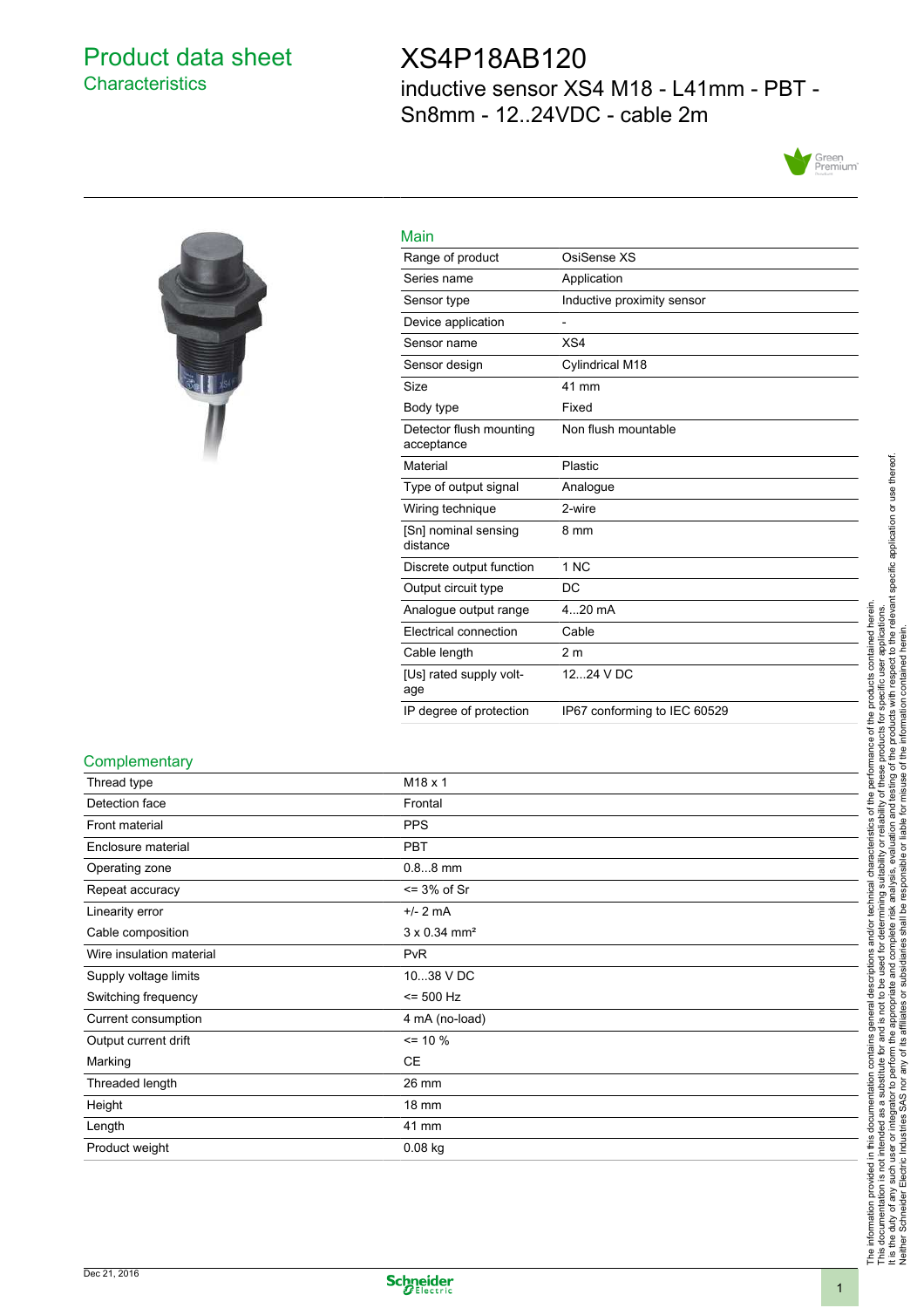#### Environment

| Product certifications                | UL<br>CSA |
|---------------------------------------|-----------|
| Ambient air temperature for operation | -2570 °C  |

### Offer Sustainability

| Sustainable offer status         | Green Premium product                                                |  |
|----------------------------------|----------------------------------------------------------------------|--|
| RoHS (date code: YYWW)           | Compliant - since 0811 - Schneider Electric declaration of conformi- |  |
|                                  | ty Schneider Electric declaration of conformity                      |  |
| REACh                            | Reference not containing SVHC above the threshold                    |  |
| Product environmental profile    | Available <b>C</b> Product Environmental                             |  |
| Product end of life instructions | Available <b>E</b> End Of Life Manual                                |  |

#### Contractual warranty

| Warranty period | nonths |  |
|-----------------|--------|--|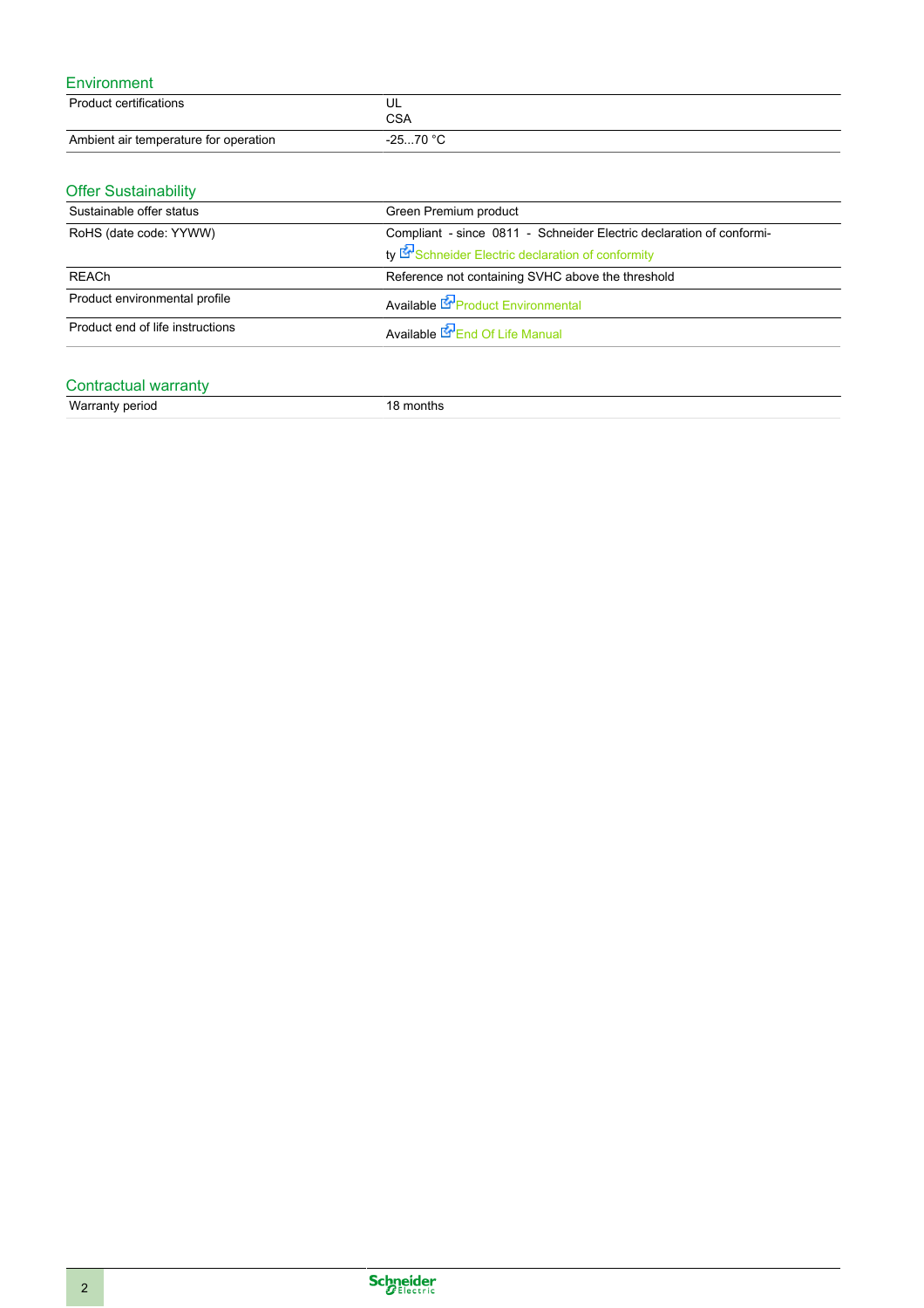Product data sheet Dimensions Drawings

## XS4P18AB120

#### Dimensions





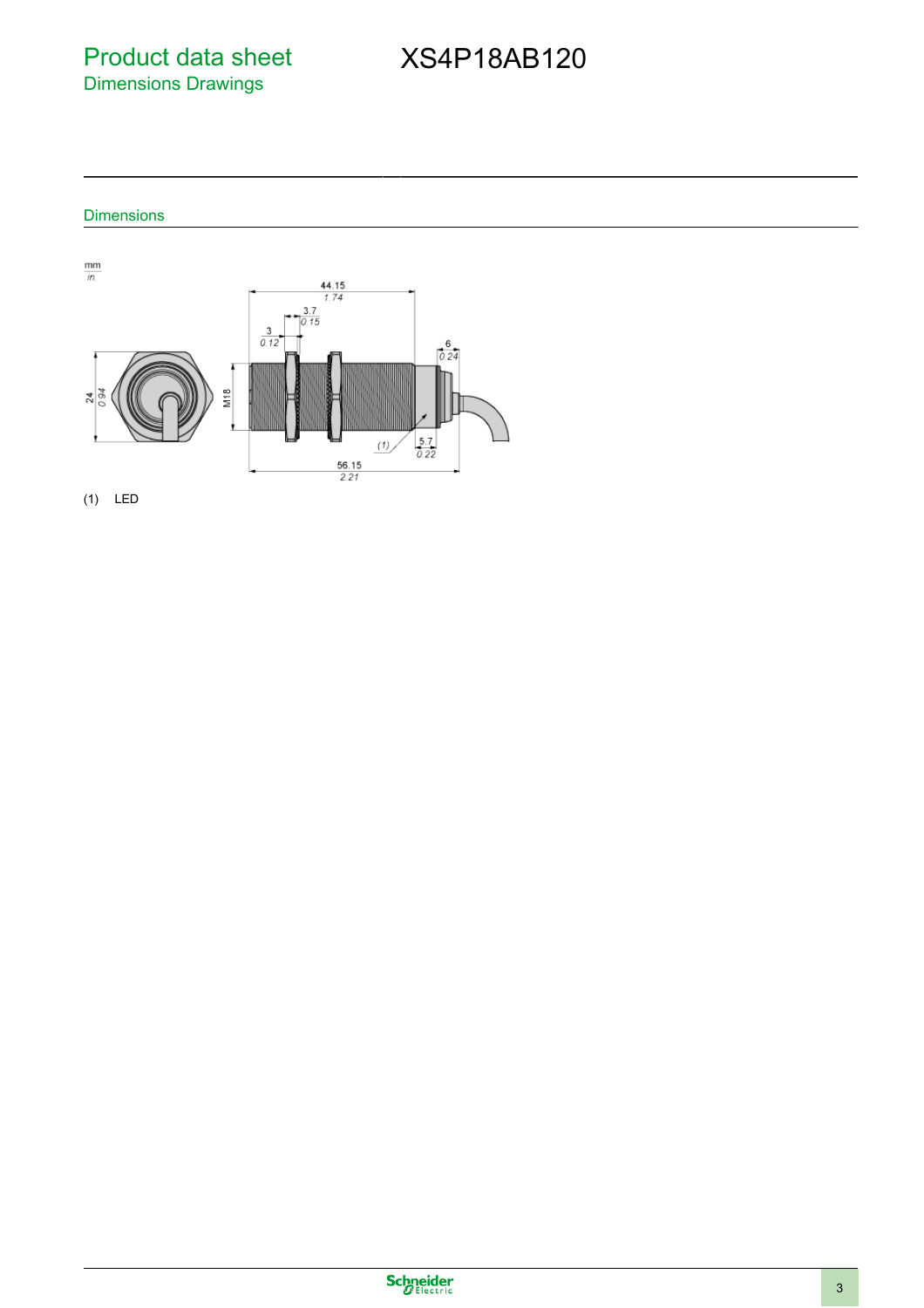## XS4P18AB120

#### Minimum Mounting Distances

Side by side



e (1) 32 mm/1.26 in. ≥

Face to face



e (2) 96 mm/3.78 in.

≥ Facing a metal object



e (3) 24 mm/0.94 in. ≥





d ≥ 56 mm/2.20 in.<br>h ≥ 16 mm/0.63 in. 16 mm/0.63 in.

#### **Mounting**

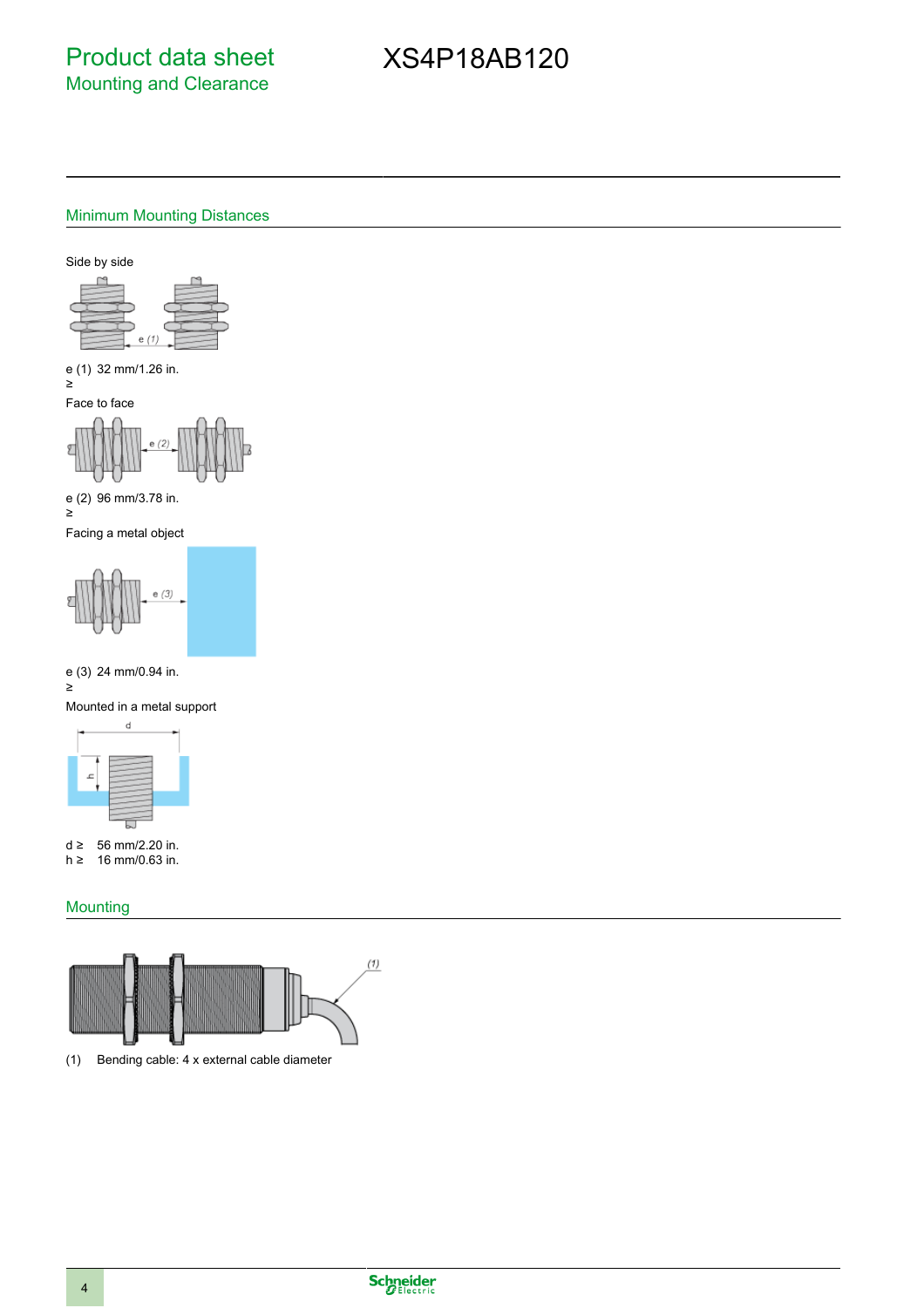# XS4P18AB120

### Wiring Schemes



- (1) Output current
- BN : Brown
- BK : Black BU : Blue

|        | Output current | Load impedance value |
|--------|----------------|----------------------|
| i 12 V | l 4…20 mA      | $R \leq 8.2 \Omega$  |
| 124V   | l 4…20 mA      | $IR \leq 470 \Omega$ |